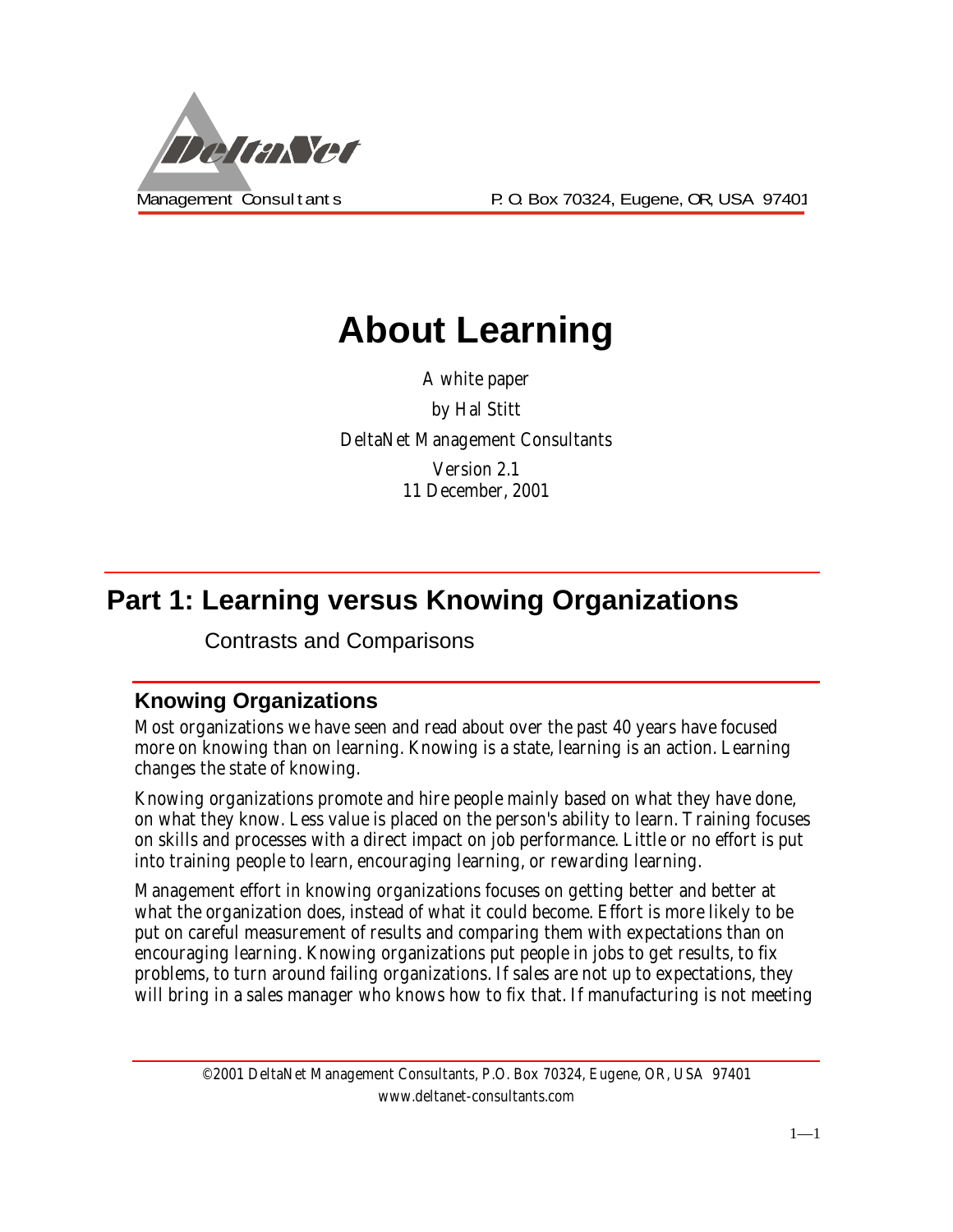About Learning **Part 1: Learning versus Knowing Organizations** 

expectations, they will bring in a new manager who knows how to fix it. If the company is not meeting investors' expectations, they will bring in a new CEO who knows how to fix that.

In knowing organizations, learning is seen as down time. It interferes with performing.

### **Learning Organizations**

Learning organizations hire and promote people based more on their ability to learn than on what they already know, more on what they can do than what they have already done. Learning organizations realize that results are related to actions by probability. They realize that just because something worked in the past doesn't mean it will work in the future. They realize that just because something worked in another company or another organization doesn't mean it will work in your company or in your organization.

Knowing is not transferable across organizations or over time. The situation changes, but knowing is static. Learning *is* transferable. Learning is dynamic. Learning includes learning about changes in the situation.

Sun Tzu's quote is often misunderstood. The time at which your must know the enemy better than yourself is at the time of the battle. In war, what you knew yesterday, last week, last month, last year can get you killed. In business, it just means your customers buy from your competitors.

"If you know the enemy better than you know yourself, the outcome of the battle has already been decided."

Sun Tzu & Top Gun

Learning organizations see learning as a competitive sport. If they can learn more and learn faster than their competitors, they can outperform those competitors.

Innovation is a core business function. Innovation is the engine powering successful competition. Learning drives innovation. Without a stream of new learnings, innovation only happens by accident.

What your organization will learn outweighs what it already knows.

We see three fundamental reasons why what your organization will learn is more important than what it already knows:

- $\triangleright$  Knowledge and experience were gained in the past. There is no logical reason to believe the future will be like the past.
- $\blacktriangleright$  A very high proportion of knowledge and experience is similar among competitors. It is too often a very weak differentiator.
- $\triangleright$  The belief that the organization already has the answers leads to arrogance and complacency, which leads to defeat.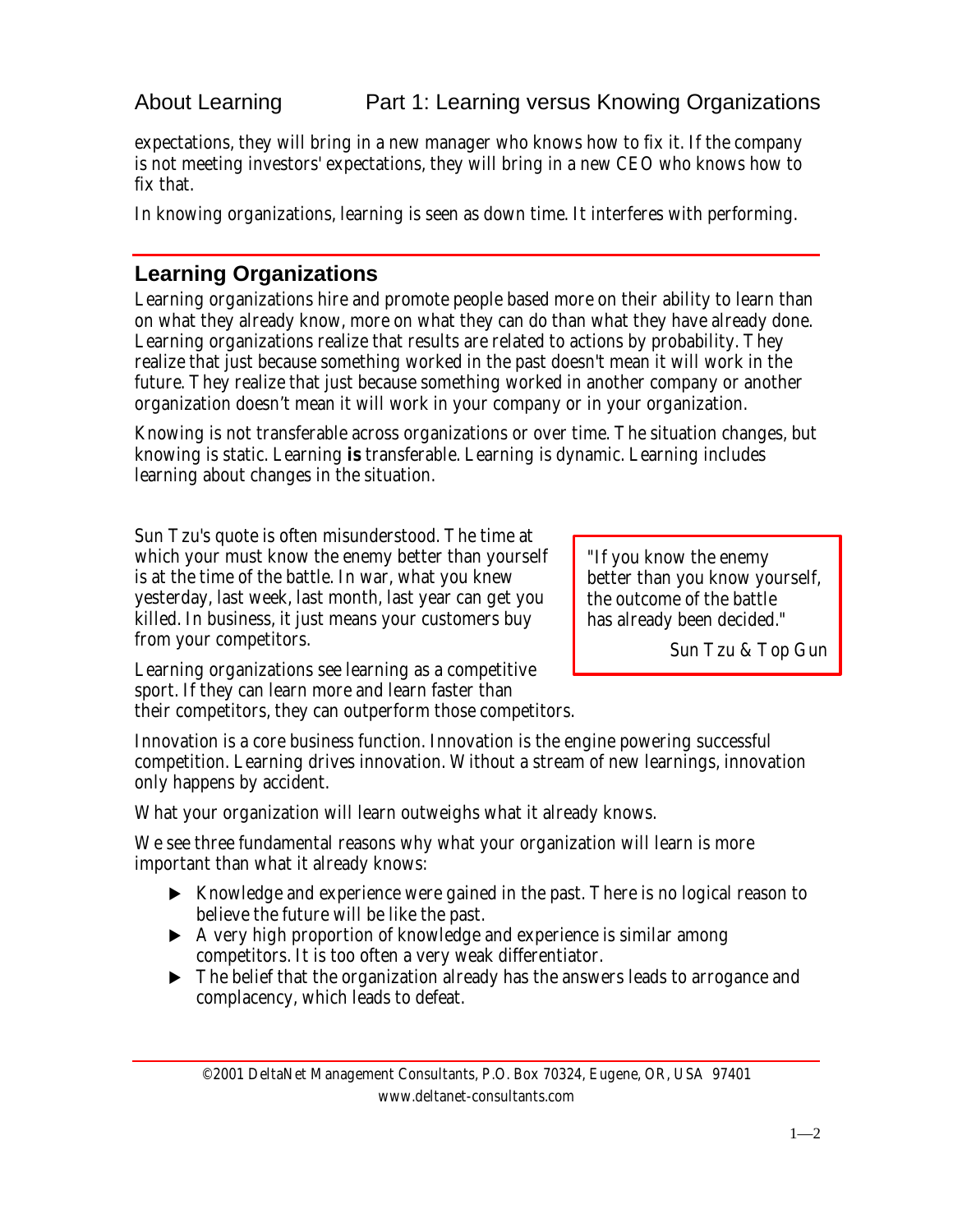#### **Learning is the root of competition**

Your organization is either learning and innovating better than your competitors, in the eyes of your customers, or you are a target for those who are. Learning leads to innovation, which leads to winning—if you innovate better than your competitors, in the opinion of the customers.

#### **The most valuable learnings lie outside your organization**

Getting good information first hand from good sources outside the organization, but within the system the organization serves, is a core behavior of learning organizations. Helping clients do that is one of DeltaNet's core strengths.

#### **Learning only counts when it affects behavior**

We do not advocate learning for learning's sake. Learning has no value to the organization unless it affects behavior. Not learning or learning the wrong things is bad enough, but we believe learning the right things and not acting on the learning is the worst possible outcome. It kills morale and motivation in the people who have learned something vital to the organization's success if they are prevented from acting by decision makers who have not. It's ludicrous! The people who have learned something vital are the people the decision makers should be motivating.

#### **The purpose of learning is to win**

We believe the most important purpose of learning is to create changes that will create wins. That is diametrically opposite to the purpose of hierarchical organizations: to develop and maintain order and control.

#### **Learn What?**

All businesses learn about their businesses. But the winners learn more about their customers and competitors than their competitors do. To win, most customers must prefer your products and services over your competitors. You cannot get customers to prefer your products and services by focusing your learning on your own organization by looking in your mirrors. It requires learning about your customers. It requires understanding your customers well enough to know what your organization can do for them *in the future* that they will prefer over the offerings of your competitors.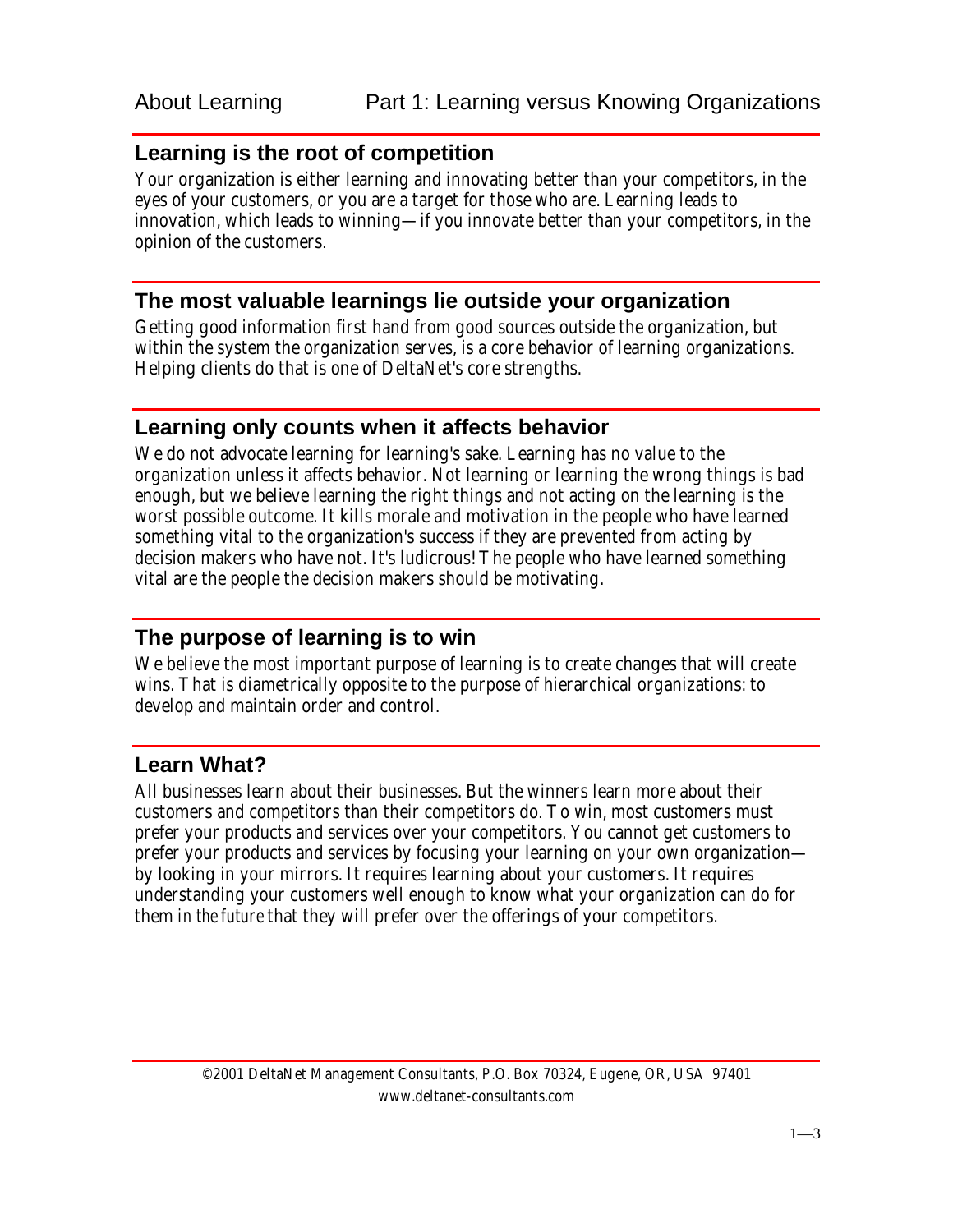#### **Real Teams learn best—Real Teams win best**

Cross-functional teams representing all the stakeholders in a change initiative provide the best vehicle for learning, uniting around a change initiative, and winning. Crossfunctional teams do not replace functions in the hierarchy, or weaken the power base of people in the hierarchy. Teams do things the hierarchy cannot do, and vice versa.

In our view, deploying Real Teams committed to vital causes is the best way to learn about your customers and your competitors—and to take action based on the learnings to create new ways to defeat the competitors in the eyes of the customer.

Empowered cross-functional teams are the only way to create the kinds of significant change required to win consistently in a changing business environment. And which business is not facing a changing business environment today?

DeltaNet helps organizations shift their emphasis from looking in their mirrors to looking out their windows, through their telescopes, and through their microscopes.

"Never doubt that a small group of thoughtful citizens can change the world: Indeed it is the only thing that ever has."

Margaret Meade

We help organizations develop real teams to continuously develop new learnings and to create the changes needed capitalize on them. According to Peter Drucker1, "It is the customer who determines what a business is." You cannot learn that by looking inward.

Your customers are people, your competitors are people, and you business is an organization

of people. To win, your people must distance themselves from your products and services, from the internal workings of your business, from the self-imposed boundaries around your business and learn how to shift the hearts and minds of the customers' people from your competitors to your organization. Your people must learn what's outside your organization to do that.

1 Drucker, Peter F. Management. Harper & Row, 1973, 1974, Page 61

 $\overline{a}$ 

©2001 DeltaNet Management Consultants, P.O. Box 70324, Eugene, OR, USA 97401 www.deltanet-consultants.com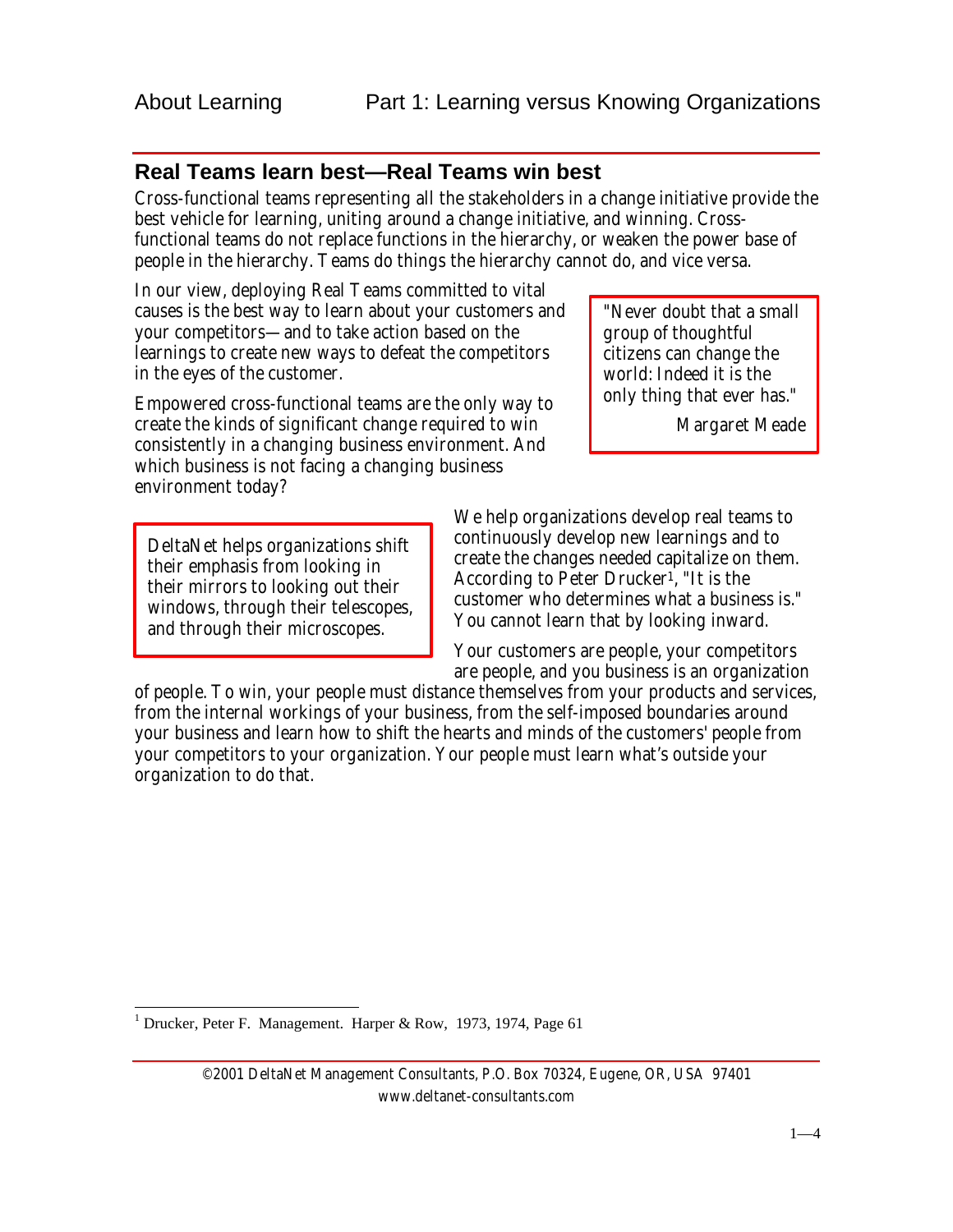## **Part 2: Defining Learning Organizations**

Characteristics and Functions

#### **Common Misconceptions**

Most managers and executives we have met claim to be proponents of learning organizations. Many have expressed the belief that their organizations are already learning organizations. Seeing no correlation whatsoever between these beliefs and the organizations' performance records, we were left with a dilemma: Either there was no correlation between learning and winning, or these were not learning organizations.

You probably already know the answer. By probing one step deeper, for example asking a question for the meaning of the term "learning organization" the dilemma was easily resolved. Ask 10 people to describe a learning organization and you may get 11 different answers! So it may be important for readers to know our position, especially those who may someday want to use our services.

#### **The Process of Learning Produces a State of Knowing**

Form a picture in your mind of the two contrasting organizations presented in the first part— "knowing" and "learning" organizations.

Knowing organizations value their knowledge, experience, track record, and traditions—in short, they value what they know. They see these things they know as barriers to their competitors. They hire mainly experienced people with a lot of knowledge, experience, and a solid track record. The sense of knowledge and competence are associated with power, which increases with the position in the hierarchy. Decisions are made at high levels. The more important the decision, the higher the level of the decision maker, usually specified in detail by company policy. The purpose of the hierarchy in knowing organizations is to institutionalize the organization's power structure to assure order and efficiency in a complex organization.

On the other hand, learning organizations realize that whatever success the organization enjoys today has been achieved by winning or losing past contests in the minds of the customers against the competitors. The organization knew enough at the time of each of those contests to win them, but future successes will be decided in different contests decided by customers with different needs against competitors trying different ways to win. Learning organizations realize that what they know today is important, but winning future contests will depend more on what they will learn in the future than on what they know today.

Learning organizations believe the primary barrier to competition is winning the next contest, and then the one after that, and then the one after that... They realize that competence is at best a temporary barrier to competitors. They realize that competence will be determined not by the organization but by its customers.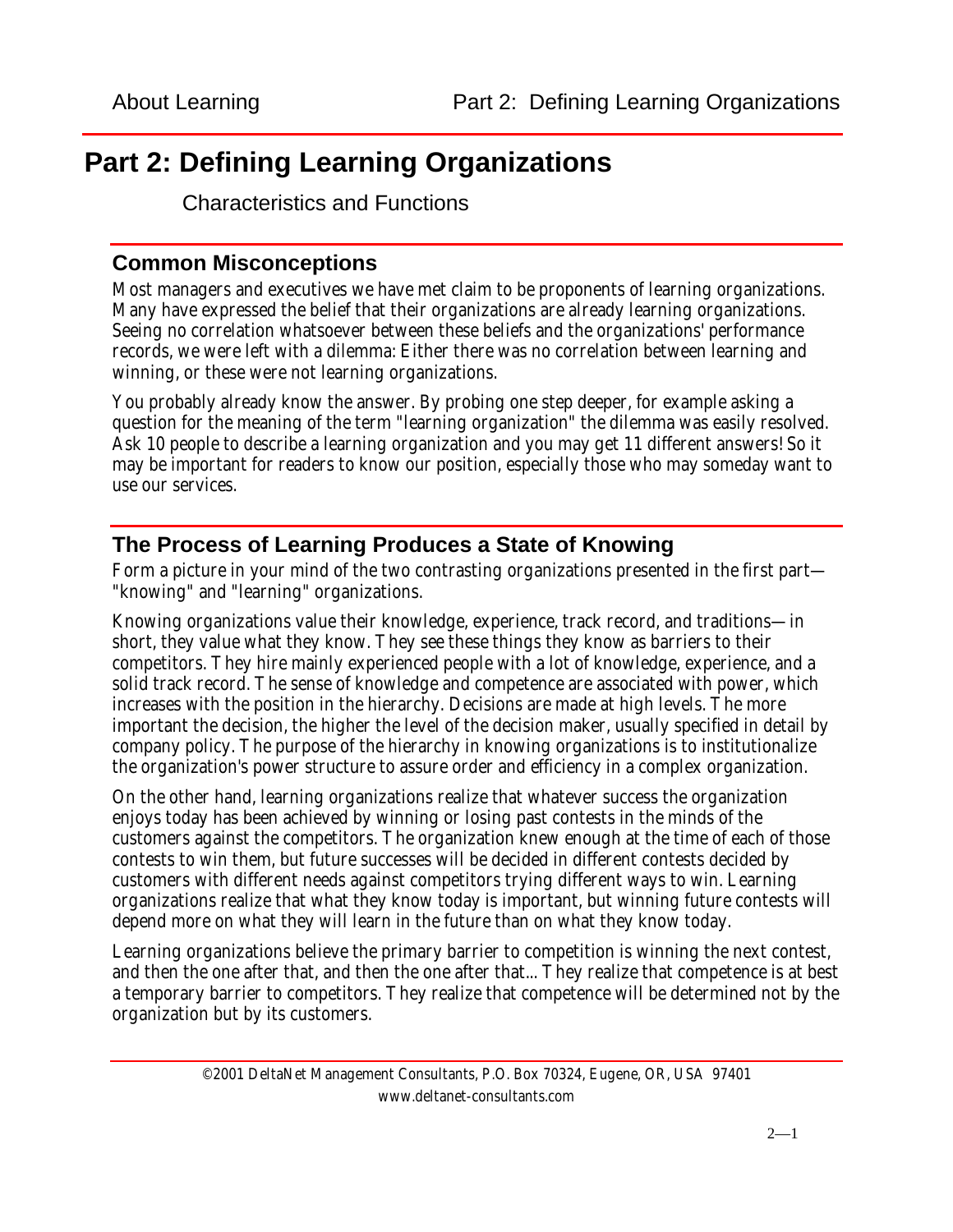#### About Learning **Part 2: Defining Learning Organizations**

Any business organization's level of competence will be determined by testing it in real contests with real competitors in the minds of real customers. What won the last contest will probably not be what wins the next one. Learning organizations realize that competitors gaining competence in the minds of the customers is one of the biggest threats to their organization's future successes.

Learning organizations hire less experienced, but more talented people, than knowing organizations. The more they learn the more they realize how much more there is to learn. Important decisions that must be made quickly are made by the people closest to the issues.

The purpose of the hierarchy in learning organizations is to provide structure, order, and a working environment in which the working people can outperform the working people in the competitive organizations.

#### **Learning: The foundation for winning**

Learning organizations view learning as the basis for innovation and marketing—the two primary functions of a business according to Drucker2. Learning is a vital element of the organization's competitive strategies—actions to be taken today with the expectation of winning against competitors in future contests.

We believe competing to win begins with competing to learn. It is brutally basic. Humans have risen to the top of the food chain not because of size or strength, but because of a superior ability to learn. In the business world, organizations rise to the top and stay there not because of their size or strength, but because of their superior ability to learn.

Learning organizations focus on opportunities and threats outside the organization. There can be no doubt that's where they are. Business failures are usually caused by a shortage of customers. Either the competitors lured them away, the customers' needs changed, or they were never there to begin with, e.g., the dotcom fiasco. Winners attract more customers than their opponents. That all happens outside the organization.

The *real* opportunities and threats are outside your organization, not inside.

#### **Your organization is a component in a larger system**

Learning organizations think of their organization as a component of a larger system. That system is the source of the organization's purpose. All organizations exist to serve some larger system. With that one change in attitude your suppliers and customers become ingroup members. They become much more interesting. You want to know more about them, just like you want to know more about all ingroup members.

l

©2001 DeltaNet Management Consultants, P.O. Box 70324, Eugene, OR, USA 97401 www.deltanet-consultants.com

<sup>&</sup>lt;sup>2</sup> Drucker, Peter F. Management. Harper & Row, 1973, 1974, Page 61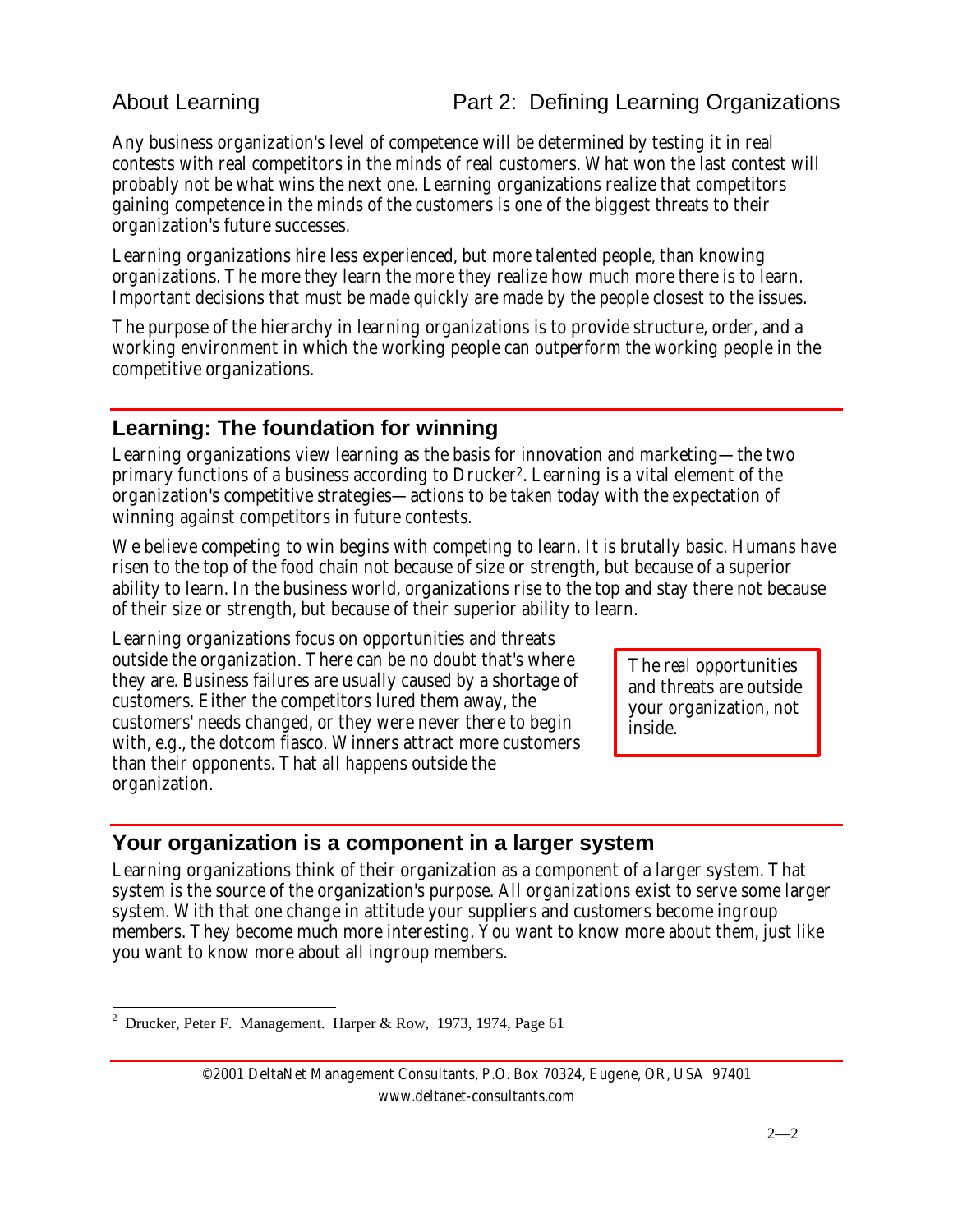#### **Make learning a competitive strategy**

Learning organizations make training a competitive strategy. We like the motto coined in the early days of Top Gun, the advanced combat training school for US Navy fighter pilots, "Train like you fight, fight like you train".

There is a lot more to Top Gun than these few words convey, but

"Train like you fight, fight like you train"

Top Gun

they do convey a core learning strategy. Train like you fight means the training closely resembles real combat. For example, rather than train against fellow pilots in their own squadrons flying the same kinds of airplanes, Top Gun pits students against highly skilled opponents who can use actual enemy tactics flying airplanes more similar to actual enemy aircraft. Fight like you train means the students are expected to use the skills and processes learned in Top Gun when they return to their squadrons, rather than reverting back to previously learned behavior—especially when their life is on the line.

Your organization wins revenues at the interface with the customers, against the opposition of competitors vying for the same revenues. If you train like you compete, you will train like you are winning customers and their revenues against your fiercest and most competent competitor. That probably rules out the lion's share of your training programs. If you compete like you train, you will directly apply the learnings to improving the proportion of contests you win, today and in the future. You will not revert back to previously learned behavior especially when your business life is on the line.

DeltaNet helps organizations train like they compete, compete like they train, the hallmark of learning organizations.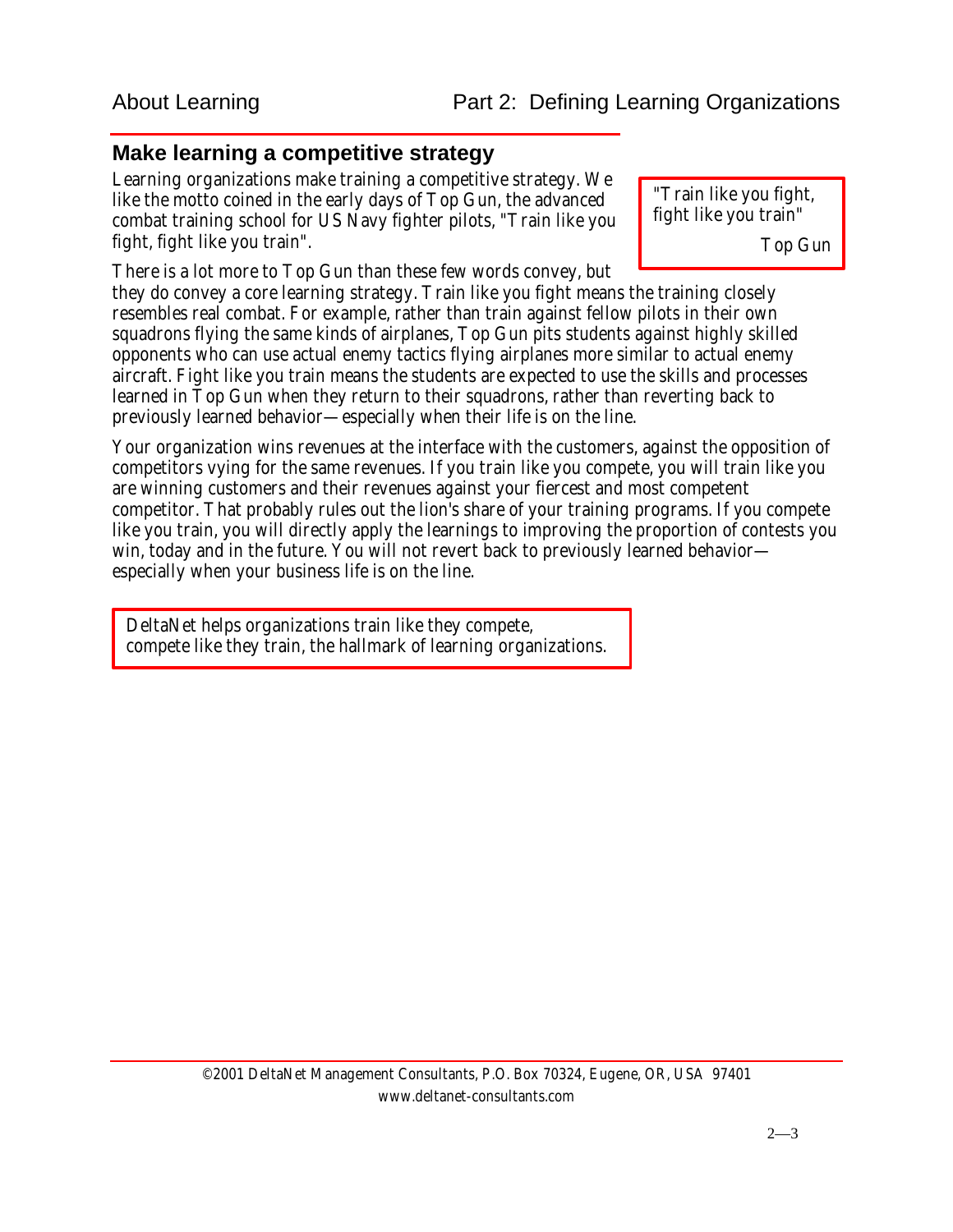## **Part 3: Learning Traps**

Every action has an opposite reaction

Based on decades of observation, and a huge body of research published on human behavior, we believe all organizations are drawn toward these four learning traps. The traps are associated with normal human behavior, things we do without thinking, so it should come as no surprised that all organizations are attracted to them. All four traps have a very important common element.

- **Example 3** Intergroup Bias: We have a natural bias to favor *us* over *them.*
- **Learning the Wrong Things:** It's often easier to learn the wrong things than the right things.
- **Perceptions of Competence:** Competence and the perception of confidence are inversely related.
- **Paradigm Shifts:** We too often get stuck in the current way of doing things, getting better and better at what we do, ignoring clear signals that its time to find a new way.
- **The Common Element:** All four traps can be avoided seeing our organization as a component in a bigger system.

### **Intergroup Bias**

There are two basic social groups, ingroups and outgroups. Ingroups are groups we belong to. Outgroups are groups we do not belong to.

This trap is sprung by the natural human tendency to favor our own group. As they become established, organizations become ingroups. By nature, ingroups are self-centered. Our group is the most interesting group. Our group is superior to other groups. This ingroup bias drives members to want to know more and more about their organization. Our ingroups help to define us as individuals. We attach our personal success with the success of our organization. When our favorite sports team wins, we won! When the same team loses, they lost.

The consequence is that the members want to know less and less about other organizations. They are outgroups. They are not interesting. They are inferior to our group. Why would we want to know more about them?

Customers are not in our organization. Competitors are not in our organization. Regulators are not in our organization. Not wanting to learn more about them could be hazardous to our business health.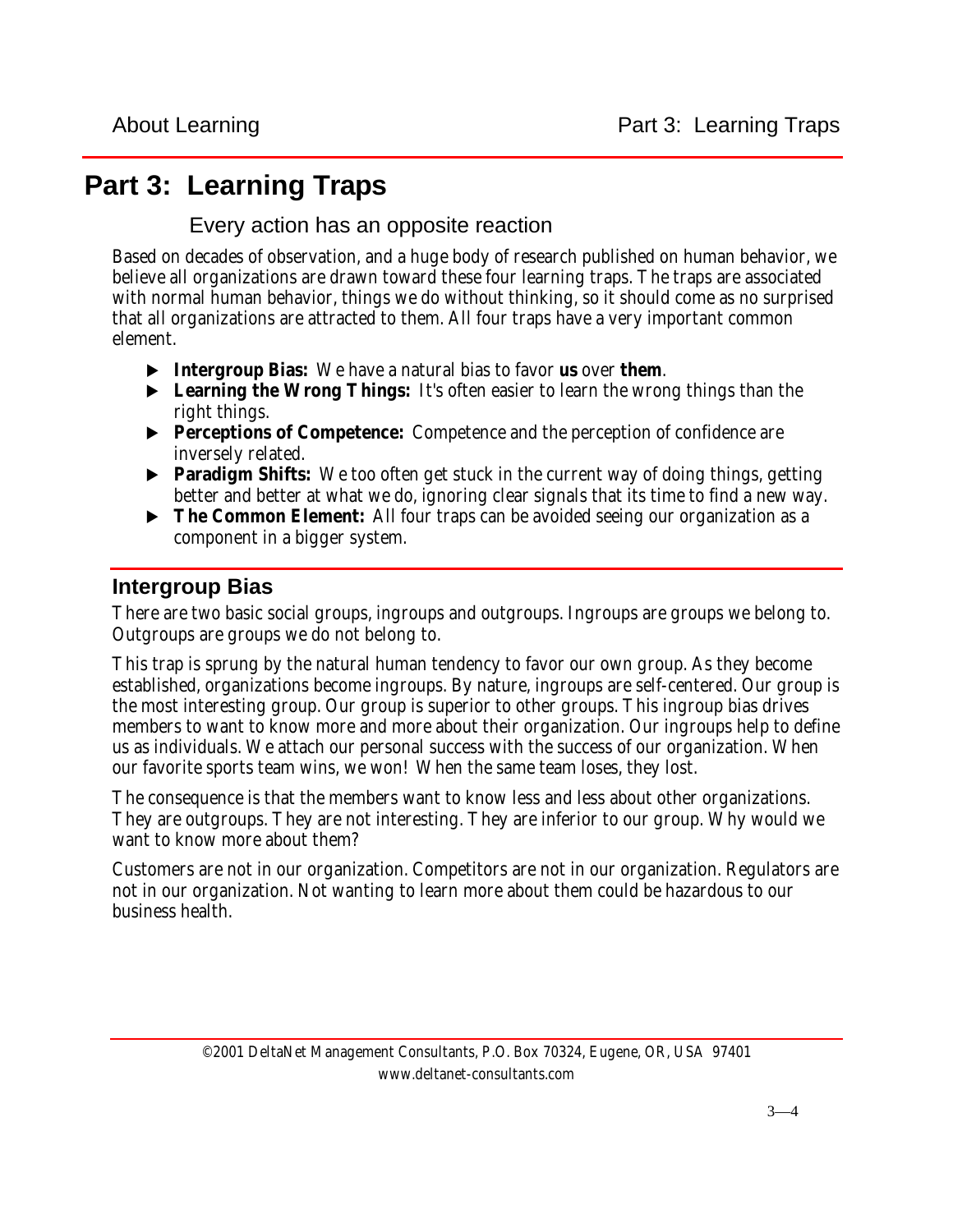#### **Learning the Wrong Things**

Many things we learn through experience are not good for us. Learning to smoke is a topical example. Learning you can drive when you are sleepy or under the influence of alcohol are others. Through experience, people learn that it may not be right for some people, but they have learned to handle it. In a similar way, it's as easy to learn things that work against your organization as it is to learn things that work for it.

For example, it's easy to learn that costs can be controlled by executive decree. You are unlikely to be promoted into the executive ranks without learning that. The CEO can simply ask managers to cut specific expenses, and managers will do that. Some of the favorites are advertising, travel, contractors, and hiring freezes. The results are immediate and obvious to anyone reading the financial reports. But learning that lesson, that issuing an executive decree can always cut expenses quickly, has a down side that is often (read almost always) ignored.

Inside the organization, people can point back to those very important expense cuts as the reason their project failed to hit its targets, being sure to underscore the necessity and wisdom of the original decision. People look at each other in staff meetings and nod knowingly in agreement that the failure of Widget xyz999 is a pity. But what could we do? The expense cuts were needed to save the company, or keep the stock prices up, or to indicate to investors a propensity for decisive action. Maybe saving the company, keeping the stock prices up, and displaying decisive action would have been served even better if Widget xyz999 had hit its targets?

Assessing the consequences of sweeping expense control measures would require learning how the cuts alienated customers and suppliers and how the smell of blood spurred some competitors into action. Those things are outside your organization, where the outgroup members live, it's harder to learn about *them* than it is to learn about *us*. Maybe we really don't want to know the answers.

Montgomery Ward was busy closing stores and enforcing expense cuts until the day the company failed. Surely killing the company was not the intent of the store closings and the expense reductions. Why didn't the expense cuts save the business?

Over more than a century of highly successful business, Montgomery Ward management had learned the wrong things. They believed customers were a given, and that success depended on putting stores in the right places and meticulous management of the costs and expenses. They had lost too many customers to their much younger competitors, who believed they had to find new customers. Closing stores was not creating new customers for Montgomery Ward. Cutting expenses was not creating new customers. Declaring bankruptcy did not create new customers.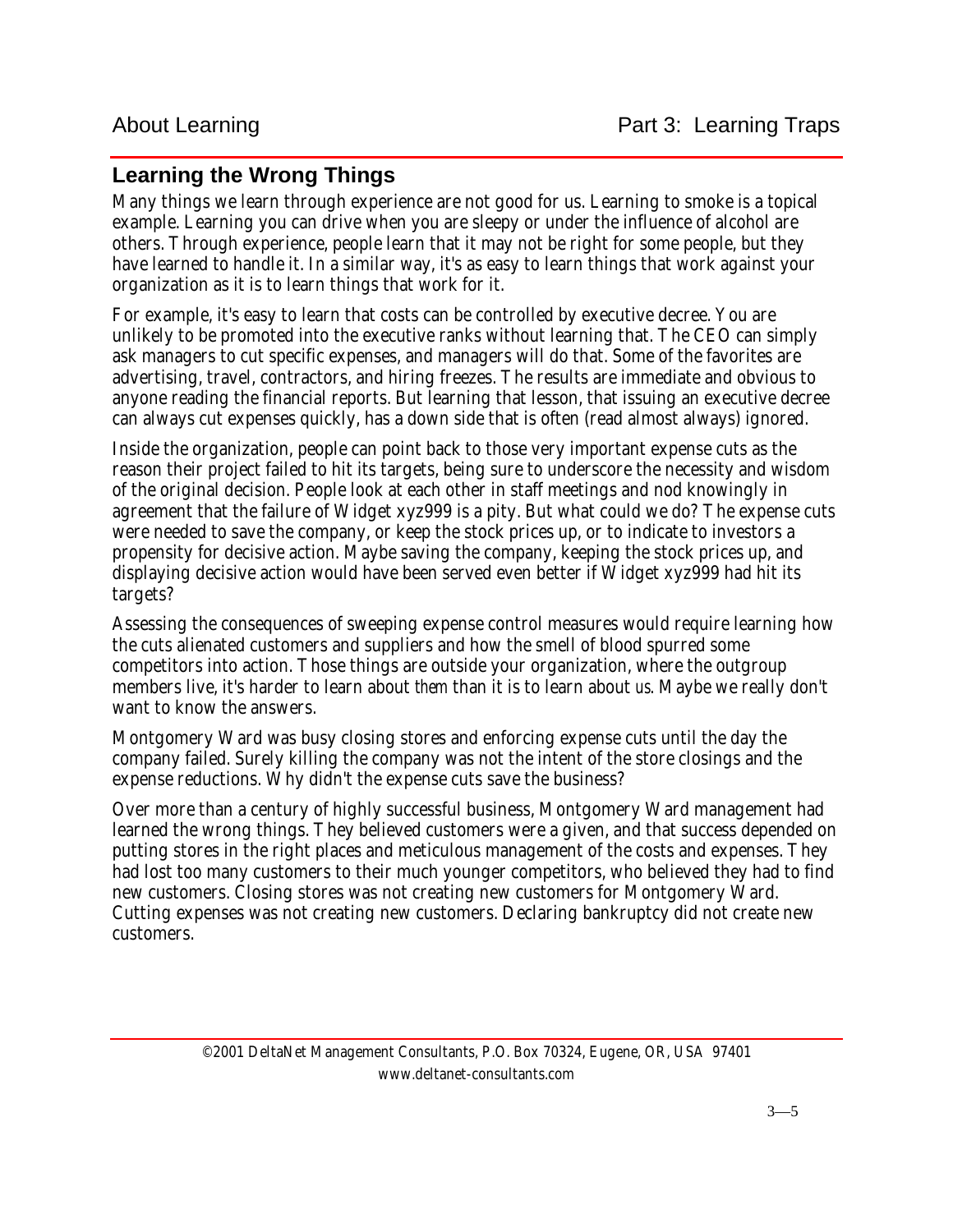#### **Perceptions of Competence**

This trap is camouflaged in a common human attitude. Psychologists have discovered an inverse relationship between competence and the perception of competence. In simple terms, the more you know, the more you know you don't know. The reverse is the trap. The higher your perception of competence the lower your actual competence.

People with a high sense of competence know the answers. They are not as open to learning as people with a low sense of competence. Believing you are highly competent implies you have more answers than questions. Perceiving a need to improve competence implies you see more questions than answers. You see a need to learn.

The competence trap is the siren song for market leaders and for companies that have succeeded in business for a long time. It's easy to believe that your high market share or your successful longevity means you know that much more than the smaller or less experienced competitors. While that could be true of past performance, it has no predictive value. History may even say the predictive value is negative.

Success leads to arrogance which leads to failure. Have more leading companies failed as a result of overconfidence in their competence than have succeeded by learning and reacting quickly to new learnings? Think for a moment about Pan Am, Douglas Aircraft Corporation, Montgomery Ward. These companies were institutions. You can probably list more than 30 of these kinds of failures in less than a minute.

It is so tempting to believe your organization's market share or length of experience or industry know-how has more value than it actually has. Companies that failed because of an unrealistically high perception of competence all believed it would never happen to them. What does your organization believe?

Do you believe your organization already knows what it needs to know about customers and competitors? Do you believe your organization will lose by taking resources from productive endeavors to learn more about customers and competitors? Do you believe your customers can't get along without your highly competent organization? Then get in line behind Pan Am, Douglas Aircraft, and Montgomery Ward. Sooner or later, your organization will be joining them in that great club of highly competent businesses in the sky.

#### **Paradigm Shifts**

The corporate graveyards are full of dead companies that were blindsided by paradigm shifts. Most organizations devote tremendous effort to get better and better at what they do. In the early 1950s, Douglas Aircraft was busy perfecting their propeller-driven DC-7. It was by far the leading airliner when Boeing introduced the 707, powered by turbojet engines. Douglas was certainly aware of the new jet engine technology, but using it would have required a leap of faith. It would have required abandoning their established core technology in high flying,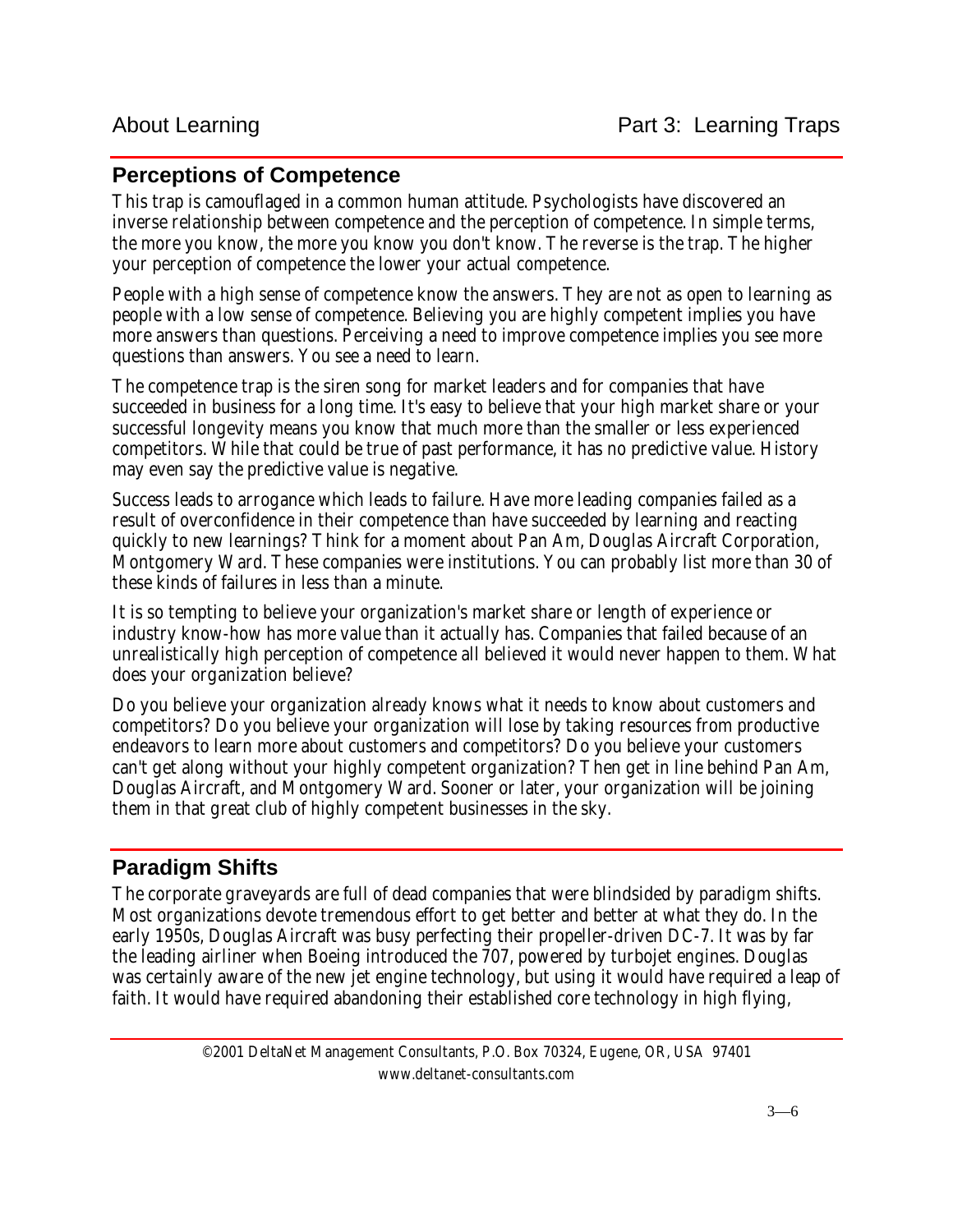speedy propeller driven aircraft that got them to their position of dominance in commercial airliners. On the strength of that paradigm shift, Boeing rocketed from an insignificant supplier of commercial airliners to number one.

This trap drives organizations to stick with what they know. They want to get better and better at what they do. They fear the downside risk of trying something new, unproven, disconnected from their "core competence". History shows clearly that the highest risk comes from NOT trying something new. If your organization sees an opportunity to shift to a new paradigm, you can rest assured others see it, too. The real risk is someone else will make the shift first and severely damage or even destroy your organization's business.

#### **The Common Element**

The common element of all four learning traps is the failure to learn enough about opportunities and threats outside the organization. There can be no doubt that's where they are. Business failures are usually caused by a shortage of customers. Either the organization alienated them, their opponents lured the customers away, the customers' needs changed, or they were never there to begin with, i.e., the dotcom fiasco.

Winners win more customers than their opponents do.

DeltaNet helps clients learn about the real opportunities and threats outside their organization−and capitalize on them.

The real opportunities and threats your organization faces are outside, not inside.

#### About Learning **Part 3: Learning Traps**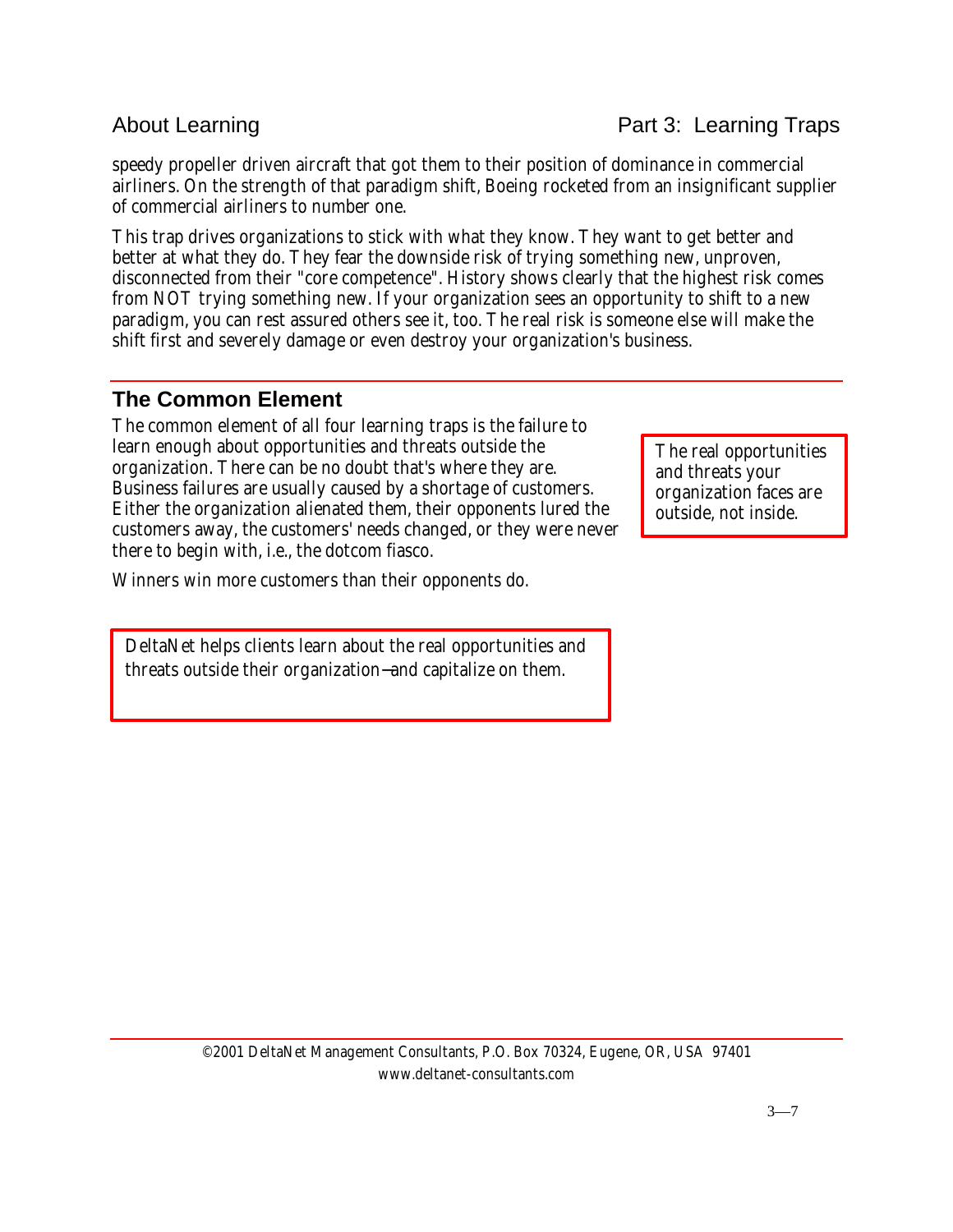## **Part 4: Improving Learning Capacity**

There is more to learn than your organization already knows

#### **Curiosity**

Reward curiosity. Learning organizations are curious. They see more questions than answers. That seems logical. In the real world there simply ARE more questions than answers.

Encourage wariness. People engaged in any sort of competition must be wary. The opponents are not there to help you. There are real threats and opportunities out there. If learning organizations have already surpassed their competitors, they are scanning the horizon for threats. If they have not yet surpassed their competitors, they are searching the horizon for opportunities to gain ground on their competitors.

#### **Intergroup Bias**

Make it work for you, not against you. If you are not consciously managing the factors that control intergroup bias, intergroup bias is subconsciously managing the attitudes and behaviors in your organization.

Think of your organization as a component of a larger system. Realize that your organization exists to serve that larger system. Make that system the source of your organization's purpose. With that one change in attitude your suppliers and customers become ingroup members. They become much more interesting. You want to know more about them, just like you want to know more about all your ingroup members.

But the real value in this attitude change may be not so obvious. Think about intergroup bias. If you establish an ingroup relationship with your customers, they will consequently see your organization in their ingroup. Where does that put your competitors? In the outgroup! They are inferior in the view of the customers!

#### **Perceptions of Incompetence**

Shift your organization's perception of competence. Learn enough to know where your organization is not competent. Instead of the perception that the answers lie within and they are already known to the organization, develop the realization that there is a lot to learn outside your organization. The systems your organization serves are constantly changing. There is no way to "know" them because whatever knowledge you have begins to decay toward obsolescence the instant you know it.